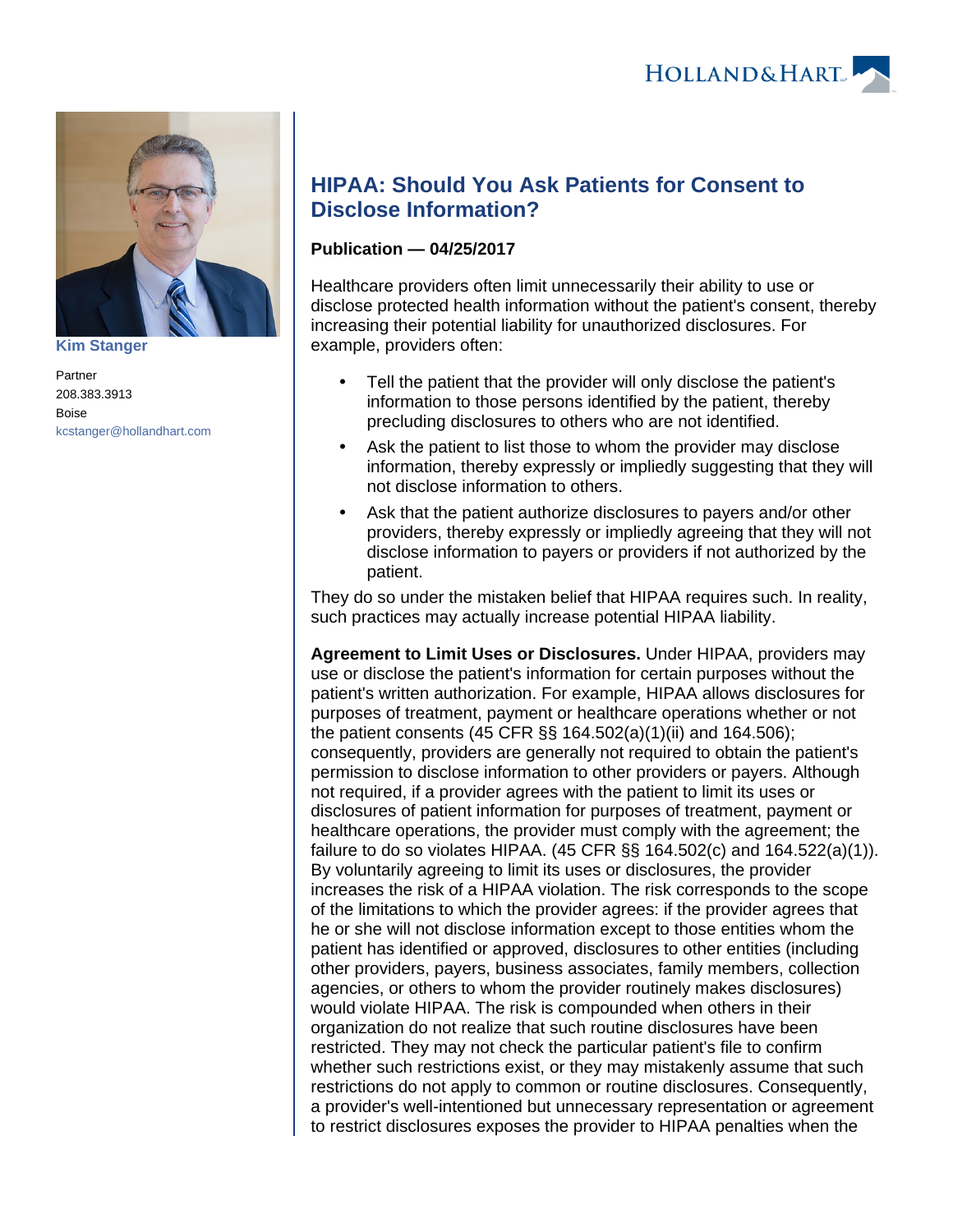

agreement is breached. It is safer not to agree to limit uses or disclosures otherwise permitted under HIPAA.<sup>1</sup>

**Lists of Persons To Whom Disclosures May Be Made.** Similarly, upon registration, many providers ask the patient to identify those persons to whom the provider may disclose the patient's information, e.g., family members, other providers, etc. By doing so, the provider may expressly or impliedly represent that it will not disclose information to persons and entities who are not identified. Again, the patient's list likely will not include many entities to whom the provider routinely discloses information for purposes of treatment, payment or healthcare operations, including payers, other providers, or business associates—entities to whom disclosures may be made without the patient's consent but for the contrary representation or agreement of the provider. (45 CFR § 164.506).

Asking the patient for such a list is generally unnecessary under HIPAA. HIPAA already allows healthcare providers to disclose information to family members and others involved in the patient's care or payment for care without written permission so long as (1) the patient was given the opportunity to object to such disclosures and the patient did not object, or the provider reasonably infers from the circumstances that the individual does not object to such disclosures, (2) the information disclosed is limited to that which is directly relevant to such person's involvement with the patient's healthcare or payment, and (3) disclosure is reasonable under the circumstances. (See 45 CFR § 164.510(b)). A well-crafted notice of privacy practices informs the patient that the provider may disclose information to family members or others involved in the patient's care unless the patient objects. (See 45 CFR § 164.520(b)(ii)). Arguably, such notice provides the patient with the opportunity to object so as to satisfy § 164.510(b), thereby allowing disclosures to family members and others involved in the patient's care or payment for care so long as the patient does not object and it is reasonable under the circumstances. Accordingly, asking a patient for a specific list of persons to whom disclosure may be made is unnecessary, may invite objections that would not otherwise be made, and limit otherwise permissible disclosures, thereby increasing HIPAA risks.

Asking the patient to identify persons to whom disclosures may be made is not necessarily a bad practice so long as the provider makes it clear that the list is not exclusive, i.e., the provider expressly reserves the right to disclose information to others who may not be on the list if and to the extent allowed by HIPAA, including but not limited to disclosures for treatment, payment or healthcare operations. By doing so, the provider may avoid the situation in which the patient, rightly or wrongly, assumes that the list of permissible disclosures is exclusive. However, asking for such a list still invites the patient to object to disclosures to family members or others who are not on the list, thereby restricting permissible disclosures. Consequently, if the provider is going to obtain such a list, it should train its personnel to regularly review the list to ensure that they do not disclose information to family members or friends who are not on the list. From a HIPAA perspective, it is likely safer to avoid creating the list altogether.

**Consent to Disclose in Registration Forms.** Providers usually include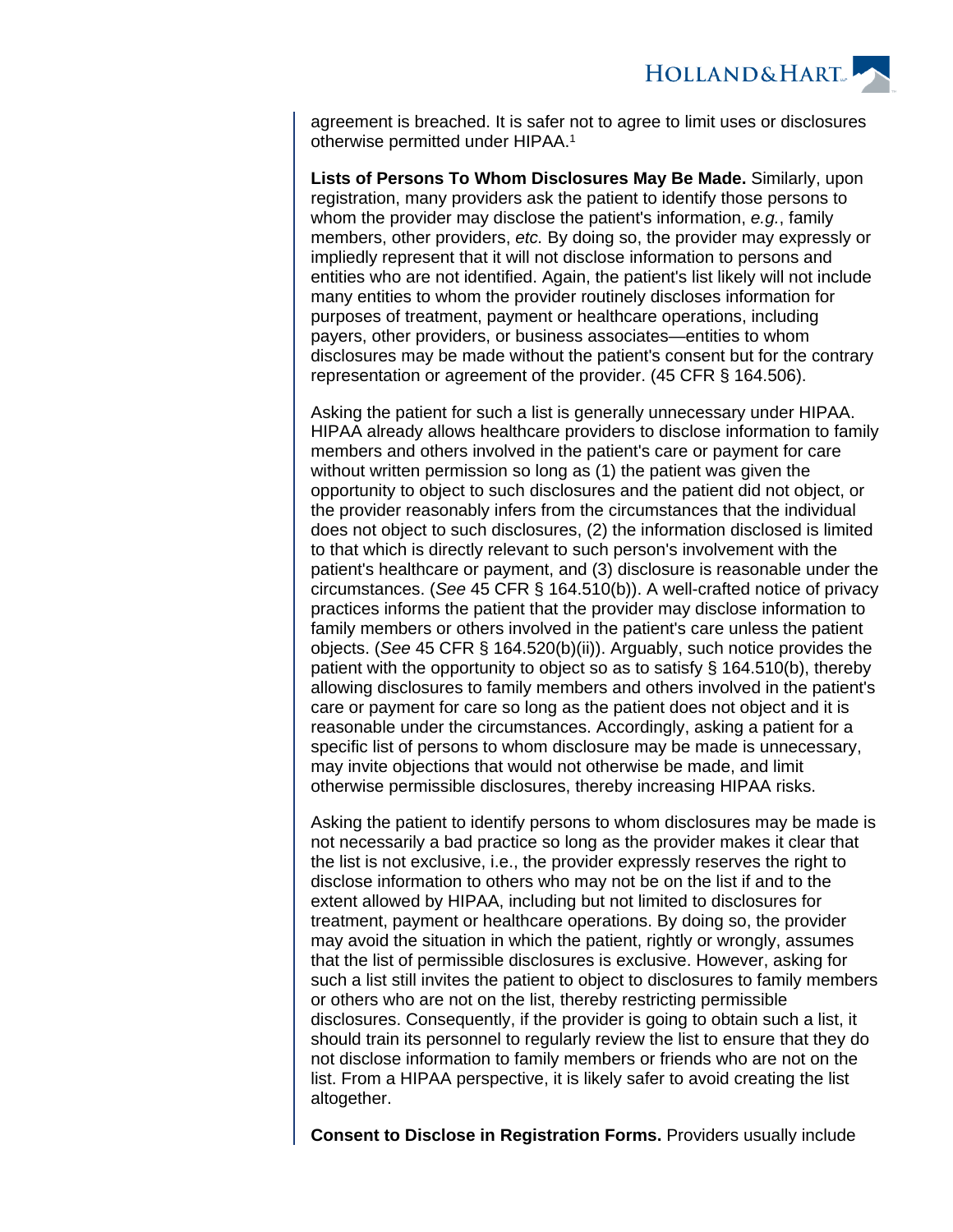

on their patient registration forms a section in which the patient consents to disclosures to payers and/or other providers. Again, such a consent is unnecessary because HIPAA already allows such disclosures without the patient's consent for purposes of treatment or payment.<sup>2</sup> (45 CFR § 164.506). By asking for the patient's consent, the provider may expressly or impliedly represent that such disclosures will not be made unless the patient consents. What happens if the patient fails or refuses to sign the consent? Or the statement may suggest that other disclosures require consent. Again, to resolve any doubt and minimize liability, providers should consider removing such unnecessary consents.

**Reserve Right to Disclose.** If a provider wants to document specific permission from the patient to disclose information, the provider should, at the very least, make it clear to the patient that the provider is not waiving its right to make additional disclosures without the patient's consent if and to the extent allowed by applicable law. Doing so may help avoid misunderstanding or unintentional agreements to restrict otherwise permissible disclosures. Language such as the following may help:

"This consent is not intended to limit PROVIDER's authority to use or disclose protected health information to such other persons or entities to the extent allowed by applicable law, including but not limited to 45 CFR §§ 164.506, 164.510, and 164.512, and PROVIDER does not agree to such restriction. PROVIDER reserves the right to use or disclose patient's protected health information without patient's consent to the extent allowed by applicable law, including but not limited to uses or disclosures identified in PROVIDER's Notice of Privacy Practices."

**Beware Your Notice of Privacy Practices.** Providers should also ensure that their notice of privacy practices does not restrict their right to make otherwise permissible uses or disclosures of information. HIPAA requires providers to create and give to patients a notice of privacy practices explaining the provider's permissible uses and disclosures of patient information. (45 CFR § 164.520). Among other things, the notice must describe the uses and disclosures that the provider may make without that patient's authorization. (Id. at  $\S$  164.520(b)(ii)). The notice must include "a statement that other uses and disclosures not described in the notice will be made only with the individual's written authorization..." (Id. at § 164.520(b)(ii)(E)). Although not required, the provider may choose to make its privacy practices more restrictive than HIPAA; however, if it does so, it must comply with its more restrictive practices as stated in the notice. (Id. at § 164.520(b)(viii)). The notice must contain a statement that the provider "is required to abide by the terms of [its] notice...." (Id. at  $\S$ )  $164.520(b)(ii)(E)$  and (v)(B)). Thus, the notice functions like a contract between the provider and the patient: the provider's failure to abide by its terms may subject the provider to HIPAA penalties. If they have not done so recently, providers should review their notice of privacy practices to ensure that (1) the notice adequately identifies the situations in which disclosures may be made without the patient's consent or written authorization (presumably all of those situations identified in 45 CFR §§ 164.506, -.510, and -.512), and (2) the notice does not impose greater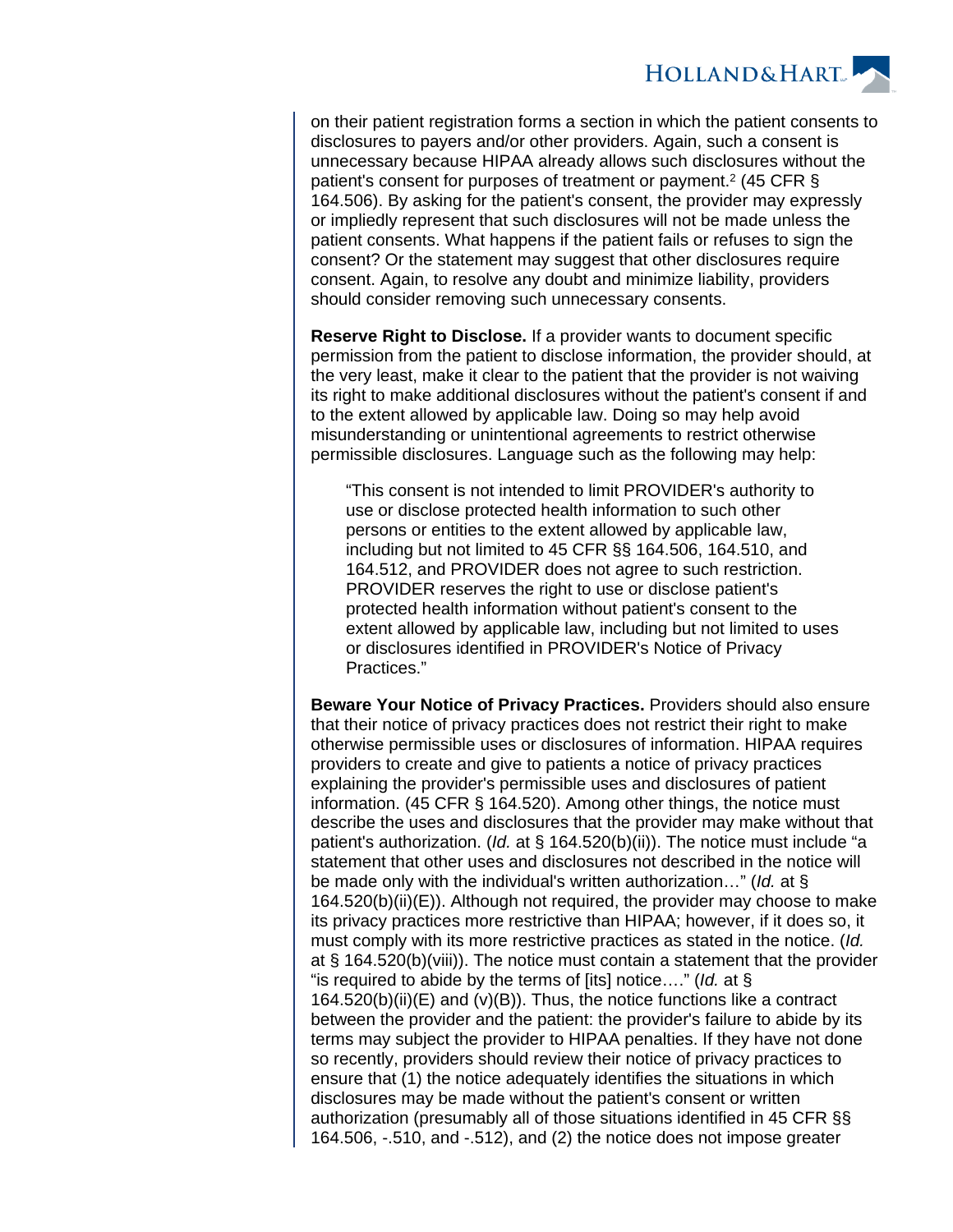

limitations than required by HIPAA or other applicable law.

**Beware Business Associate Agreements.** Agreeing to unnecessary restrictions also affects business associate agreements ("BAA") because the business associate may not use or disclose protected health information in a manner that would violate HIPAA if done by the provider. (45 CFR §§164.502(a)(3) and 164.504(e)(2)(ii)). Any restriction that the provider agrees to or undertakes must be passed through to the business associate. That creates logistical problems in communicating with and getting the business associate to implement such restrictions, especially if it would cause the business associate to change its normal operations. BAAs often require the provider to disclose such restrictions to the business associate, and may obligate the provider to forego such restrictions to the extent they adversely affect the business associate. The net effect is that any restrictions undertaken by the provider also creates risks for and potential liability to the business associate.

**Remember More Restrictive Laws.** The foregoing analysis applies to HIPAA. To the extent that there is another law that is more restrictive than HIPAA, including state laws or regulations, the provider must comply with the more restrictive law. It may be that a particular state or other agency requires specific patient consent even though HIPAA does not. If that is the case, then the provider must comply with the more restrictive law.

**Conclusion.** For the foregoing reasons, voluntarily agreeing to restrictions that are not otherwise required by HIPAA increases the burden and potential liability of healthcare providers and business associates. Providers should review their forms, processes, and notice of privacy practices to ensure that they do not impose more restrictions than necessary or required by HIPAA.

For questions regarding this update, please contact: Kim C. Stanger Holland & Hart, 800 W Main Street, Suite 1750, Boise, ID 83702 email: kcstanger@hollandhart.com, phone: 208-383-3913

This news update is designed to provide general information on pertinent legal topics. The statements made are provided for educational purposes only. They do not constitute legal advice nor do they necessarily reflect the views of Holland & Hart LLP or any of its attorneys other than the author. This news update is not intended to create an attorney-client relationship between you and Holland & Hart LLP. If you have specific questions as to the application of the law to your activities, you should seek the advice of your legal counsel.

<sup>1</sup>A limited exception exists for situations in which the patient pays for his own episode of care and requests that the provider not disclose information concerning that episode of care to the patient's insurer for purposes of treatment. In such cases, the provider must comply with the patient's request to limit disclosures for treatment purposes. (45 CFR §